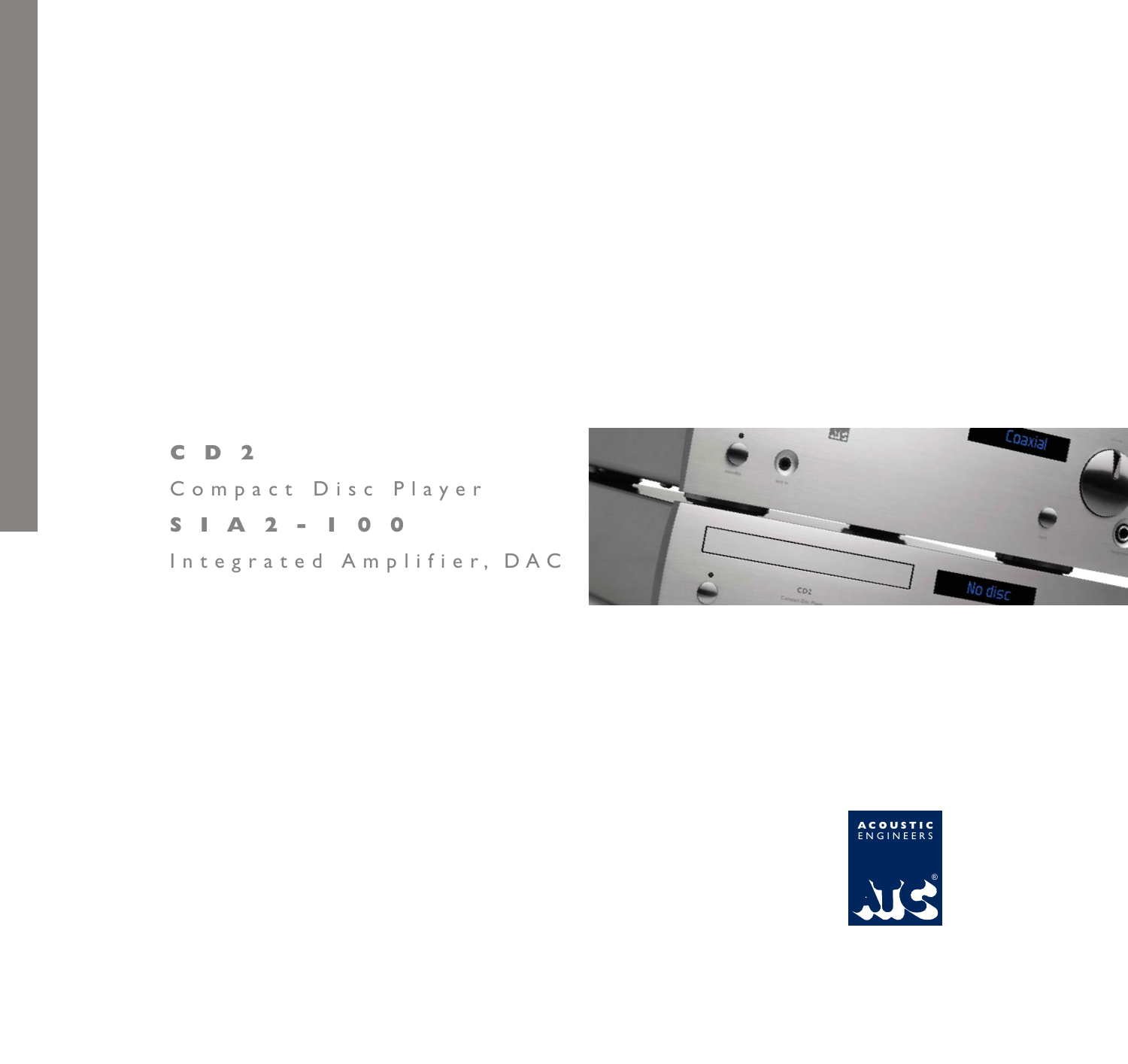| AN EXCEPTIONAL       |
|----------------------|
| CD PLAYER.           |
| AN OUSTANDING        |
| INTEGRATED AMPLIFIER |
| WITH DAC AND USB     |
| INTERFACE.           |

## **CD2** CD Player & **SIA2-100** Integrated Amplifier, DAC

ATC's reputation for the design and manufacture of unique high performance loudspeaker drive units is legendary with new concepts of design evolving and being perfected continually since its inception in 1974. The same is true of ATC's equally innovative and successful high performance audio electronic products. It all started in1982 with the EC23, a stereo, 3-way electronic crossover incorporating phase correction and momentary gain reduction – features that are incorporated in all ATC active loudspeaker systems to this day. The EC23 was the controller for all large ATC active loudspeakers right up to the development in 1996 of the SPA24-850, a stand-alone stereo Ampack for the control and amplification of SCM200 and SCM300 monitors. But it was the development of the SCM50A active 3-way monitor in 1985 that changed everything. An aluminium plate and heatsink that bolted straight into the back of the loudspeak er cabinet onto which three power amplifiers were mounted: 200W bass, 100W mid-range and 50W high frequency, incorporating phase correction and momentary gain reduction. This technology is why all ATC active monitors have a flat magnitude response, an excellent minimum phase response and are factory set to prevent the amplifiers from clipping when driven hard. There is nothing else that sounds better or off ers such great value. In 1996, ATC designed and developed its first stand-alone hi-fi electronic product through the necessity of the ongoing quest for the best possible performance money can buy. Few pre-amplifiers available at that time could drive the long lengths of cable often necessar y to link electronics to active loudspeakers. ATC's solution was to develop the SCA2 pre-amplifier with its unparalled audio performance, transparency and

In December 2011 the Company launched its first CD player, the CDA2, a design that also incorporated a preamplifier and DAC. In response to changing listening trends, in early 2018 the CDA2 was significantly upgraded and relaunched – the Mk2 model now boasting the latest high performance CD drive technology and USB interface allowing playback of extremely high resolution PCM and DSD audio.

current drive ability. Today, ATC has created a wide portfolio of high performance audio electronic products... from the CA2 pre-amplifier to the exquisite P6 power amplifier.

Seen as a further evolution of this highly acclaimed digital source is ATC's new stand-alone CD player, the CD2, which has been designed in parallel with a matching 100W integrated amplifier , the SIA2-100. Offering a built-in high resolution asynchronous USB interface the amplifier also incorporates a pr emium AKM stereo 32-bit DAC. Whilst designed from the outset to be partnered together, both the CD2 and SIA2 -100 may also be purchased individually to suit customers' specific system requirements. Either way, these outstanding components offer music lovers an exceptional combination of performance and functionality. ATC has grown to become one of the very few manufacturers successful across both domestic and professional audio. By selecting ATC you join a group of music lovers, professional audio engineers, educators, studios and musicians across the world that understand the value of the engineering that g oes into every ATC product.

Built to give a lifetime of service and musical enjoyment all ATC products carry a six year guarantee.





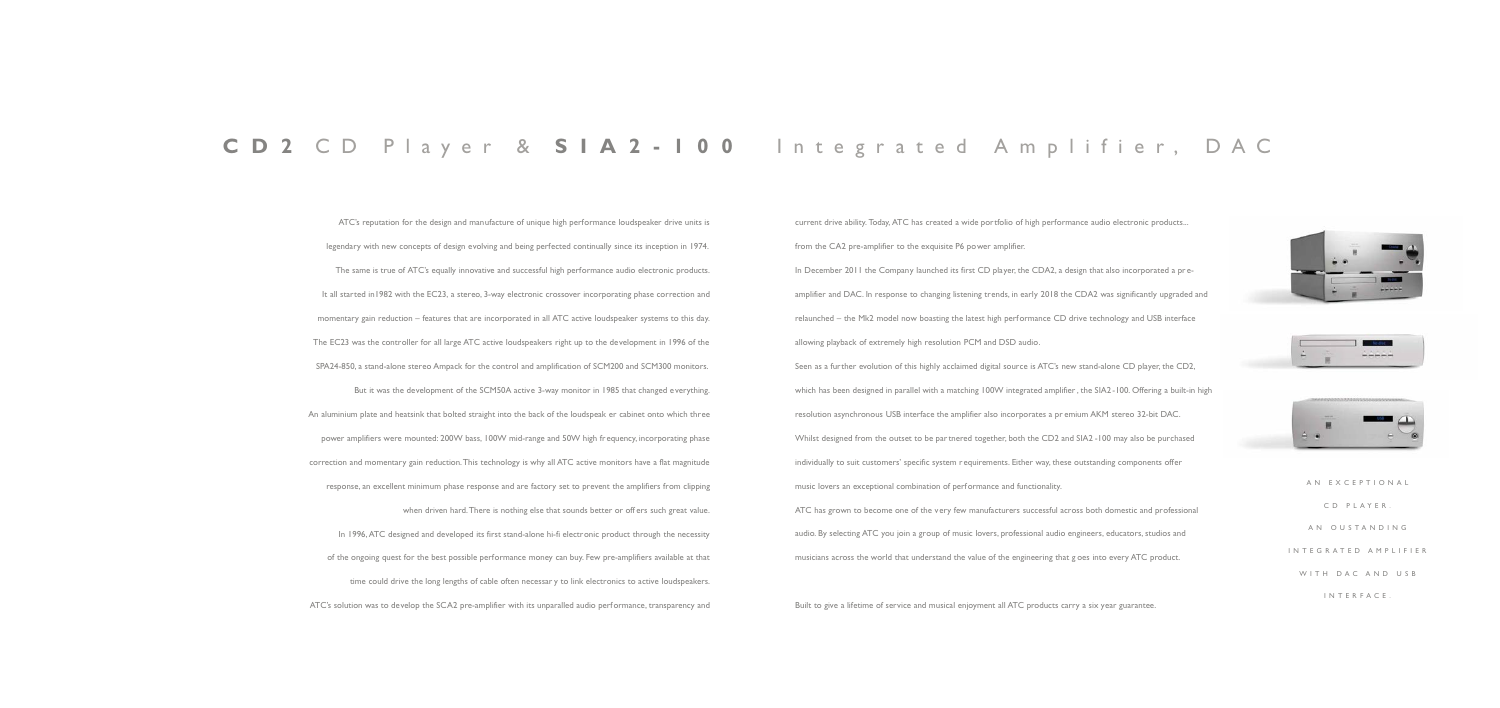# TWO PARTNERS, ONE DESIGN GOAL.

# PERFECT TOGETHER, BRILLIANT APART.

Introducing our CD2 CD Player and SIA2-100 Integrated Stereo Amplifier. Originally conceived by our in-house design engineers as a pair of partnering high end hi-fi electronics, together they offer superb build quality and deliver outstanding performance. A compact, elegant and highly versatile combination without a doubt.

But that's only half the story...

Imagine you're simply looking for a fabulous sounding CD player to add to your system, or searching for an amplifier that's loaded with features while offering wonderful transparency and effortless dynamics. Thankfully we can offer a flexible solution: both CD2 and SIA2-100 can be pur chased individually from any ATC dealer.

> CD2 and SIA2-100. Book your audition now.

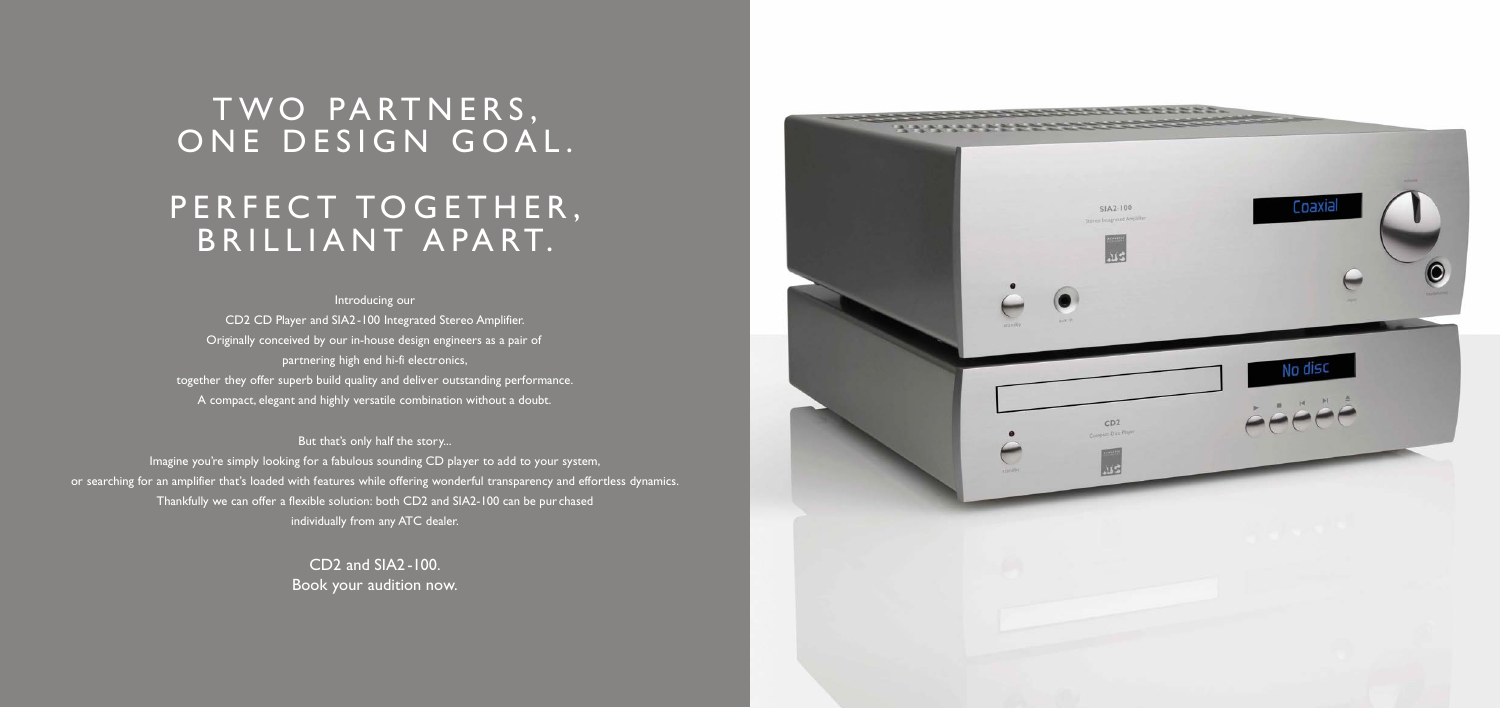### **CD2** Specifications

#### **OVERVIEW**

n This compact high-performance CD digital audio source has been designed to offer exceptional performance and compatibility with a very wide range of partnering electronics both from ATC and other high-quality manufacturers. Styling compliments ATC's full range of audio electronics, but its small form factor makes it the perfect partner to the equally compact SIA2-100 integrated amplifier whilst occupying very little space in the home.

**Maximum Output Level : Phono** 9.2V r.m.s **XLR** 18.4V r.m.s. **Output Impedance : 10 Ohms S+N/N Ratio : Wide Band** >96dB **DIN** >108dB **IEC "A"** >112dB **Output XLR CMRR (100Hz - 10kHz) :** >60dB **Distortion : 1kHz** < 0.0015% (-96dB) **10kHz** < 0.003% (-90dB) **Frequency Response (20Hz–20kHz) :** +/- 0.2dB **S/PDIF Outputs : Toslink, Coaxial** 2V pk-pk, source, Impedance 75Ohm **Dimensions (HxWxD) :**  $77 \times 315 \times 315$  mm /  $3.1 \times 12.4 \times 12.4$ <sup>"</sup>

#### **FEATURES**

n High performance TEAC CD Transport. n Premium AKM 32-bit DAC. n Coaxial & TOSLINK Digital Outputs. n Balanced XLR and Un-balanced RCA outputs. n ATC Discrete class-A output buffers. n Handmade in England. n 6 year warranty\*.

\* TWO years on CD mechanism.

Dimensions exclude rear panel connectors. Take care to leave space behind the unit for connectors and cables.

**Weight :** 4.2kg / 9.24Ilbs



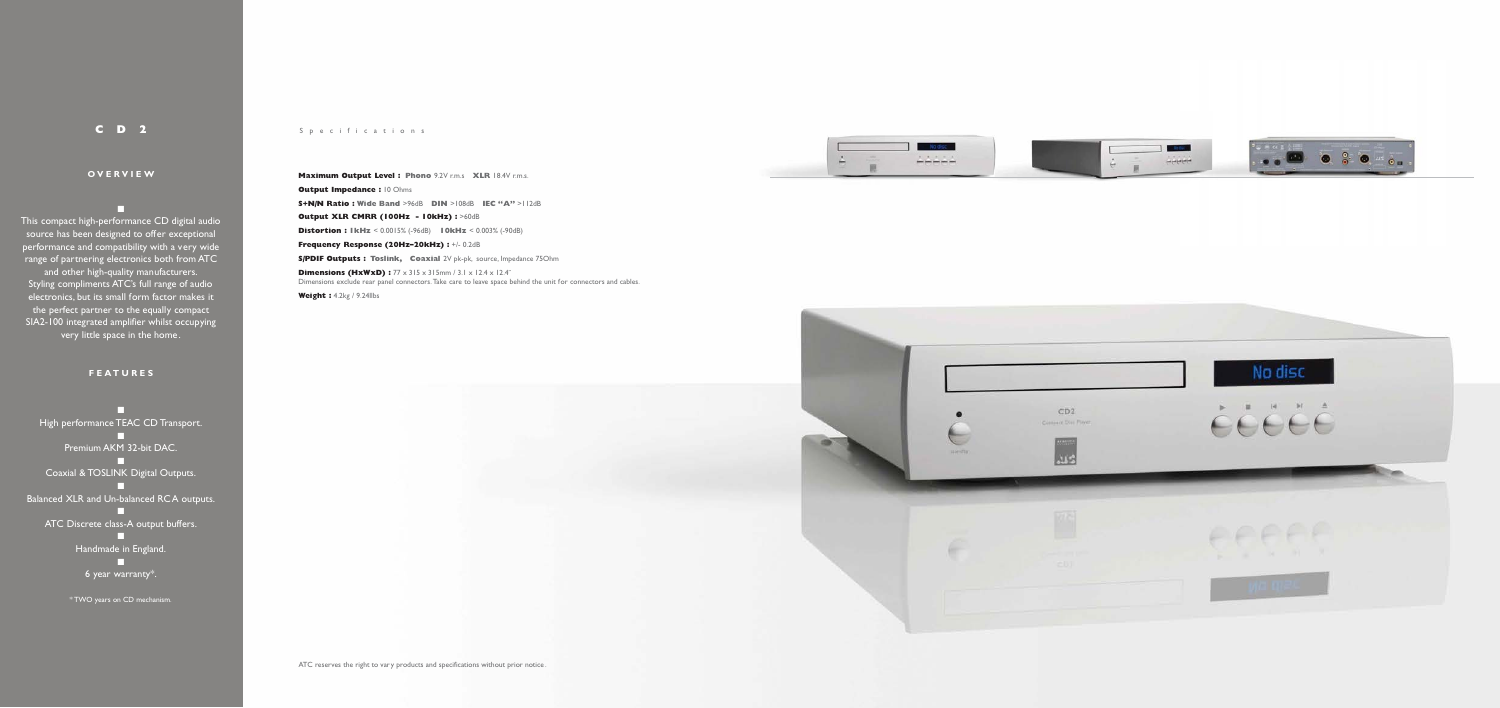#### SIA2 - 100 Specifications

### **OVERVIEW** n

Compact in size yet offering high power output and exceptional resolution, this integrated amplifier with on-board DAC is ideally suited to driving ATC's small and mid-size passive loudspeakers and a very wide range of loudspeakers from other manufacturers. Understated styling makes it easy to integrate with partnering equipment whilst its small footprint occupies very little space in the home.

ATC Discrete MOSFET Output Stage with 100W/Ch. Max. Cont. Power.

#### **FEATURES**

n 2 x line level analogue inputs. n 3 x digital inputs: USB, Coaxial, TOSLINK. n

> Premium AKM 32-bit DAC. n

USB digital input supports up to 384kHz PCM data and native DSD256.\* n

n Headphone amp featuring discrete output stage.

> n Handmade in England.

**Dimensions (HxWxD) :**  $113 \times 315 \times 315$  mm /  $4.4 \times 12.4 \times 12.4$ " Dimensions exclude rear panel connectors. Take care to leave space behind the unit for connectors and cables. **Weight :** 9.70kg (24.39lbs)

n 6 year warranty. **Distortion : 1kHz** <0.0015% (-96dB ), **10kHz** <0.005% (-86dB) **Frequency Response : 20Hz - 20kHz (+/- 0.1dB) S+N/N Ratio :** >100dB (IEC "A") Word Lengths Supported : 16 - 24 Bit **Sample Rates Supported : 44.**1kHz, 48kHz, 88.2kHz, 96kHz, 192kHz (192kHz supported via coaxial input only)

\*DSD256 support via PC only (up to DSD128 via Mac).

**Maximum Power Output : 100W (Continuous Av. 8 Ohms, 1kHz, both channels driven) Line Inputs :** Two, stereo (one with additional front panel 3.5mm jack) **Line Input Sensitivity :** 500mV **Input Impedance : 13k8 Ohms** 

**Line Outputs : One, stereo** 

**Overload Capacity : 13dB** 

**Line Output Impedance: 10 Ohms** 

**Frequency Response :**  $< 2Hz - > 250kHz$  ( $@.-3dB$ )

**Frequency Response :** 10Hz – 50kHz (+/- 0.1dB) **S+N/N Ratio :** >100dB (IEC "A") **DSD Rates Supported : Windows** DSD64, DSD128, and DSD256, MAC OS DSD64 and DSD128

**Total Harmonic Distortion : 1kHz** <0.0015% (-96dB), **10kHz** <0.002% (-90dB)

**Crosstalk :** >80dB (10Hz – 20kHz)

**S+N/N Ratio : Wide Band** > 96dB, **DIN** > 108dB, > **IEC "A"**112d

#### DIGITAL INPUTS – COAXIAL & OPTICAL

#### DIGITAL INPUTS – USB (PCM)

**Distortion : 1kHz** <0.0015% (-96dB ), **10kHz** <0.005% (-86dB) **Frequency Response :** 20Hz – 50kHz (+/- 0.1dB) **S+N/N Ratio :** >100dB (IEC "A") **Word Lengths Supported :** 16 – 32 Bit **Sample Rates Supported :** 32kHz, 44.1kHz, 48kHz, 88.2kHz, 96.0kHz, 76.4kHz, 192.0kHz, 352.8kHz, 384.0kHz

#### DIGITAL INPUTS – USB (DSD)

ATC reserves the right to vary products and specifications without prior notice.





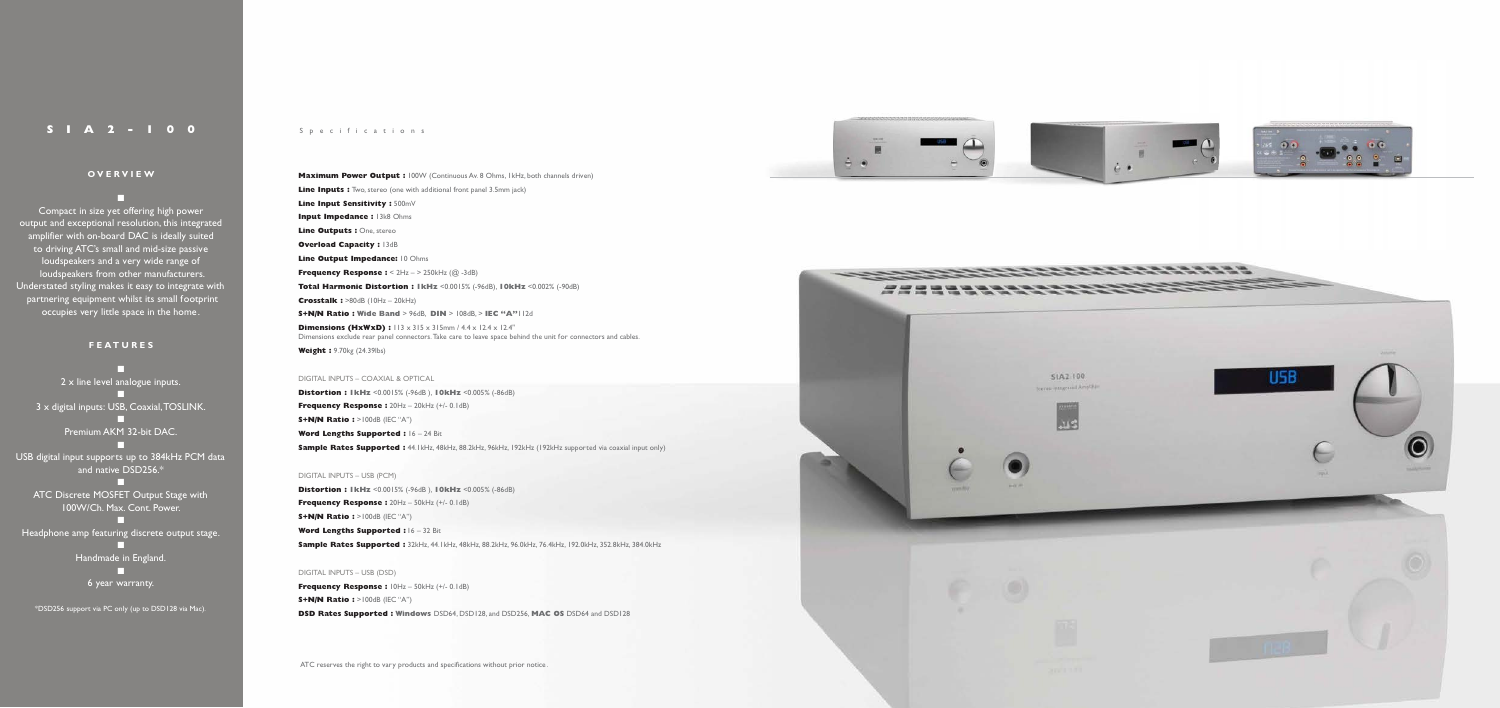## FINDING THE PERFECT PARTNER FOR YOUR CD2 AND SIA2 -100

We are confident that both components will give many, many years of enjoyment and pleasure. They have been created to deliver the very best performance money can buy.

The CD2 sounds sublime when par tnered with our matching SIA2 -100 integrated amplifier – unsurprisingly, of course, as they *were* designed and developed side by side from the outset.

Whether hooked up to our CD2 or not, the SIA2-100 is one of those rare amplifiers that truly deserves its place in a system built around some of the very best loudspeakers money can buy. Speaking of which, our multiple-award-winning Entry Series range of passive monitors is a brilliant place to star t: SCM7, 11 and 19 two-way bookshelf/stand-mounted models and the SCM40 three-way floor standing 'Tower' are clear choices. Prepared to extend your budget further? Then ATC's world-renowned 'Classic' range of monitors such as the tw o-way passive SCM20 offer hugely tempting, state-of-the-art alternatives.





Below: Entry Series bookshelf/stand-mount two-way passives – SCM7, 11 and 19.

Opposite: Entry Series SCM40 floor-standing three-way Passive, shown in the full range of finishes. All Entry models may be ordered in either Black or White Satin, Cherry or Black Ash